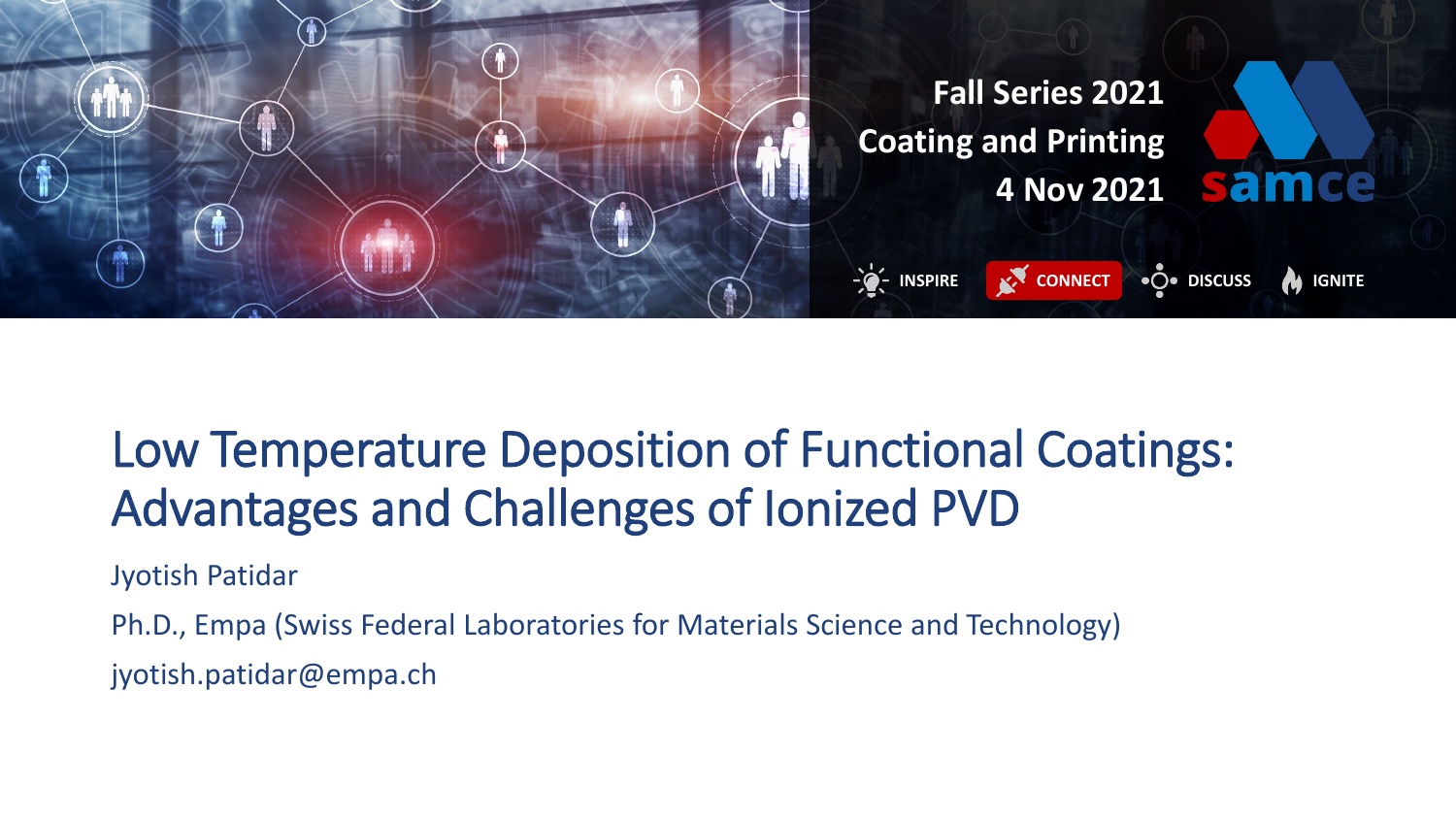#### **LOW TEMPERATURE DEPOSITION of FUNCTIONAL COATINGS: Advantages and Challenges of Ionized PVD**

- Compatibility with low temperature processes
- Can be used for temperature sensitive substrates
- Possibility of development of metastable materials





**Figure 1. Structure zone diagram applicable to energetic deposition. <sup>1</sup>**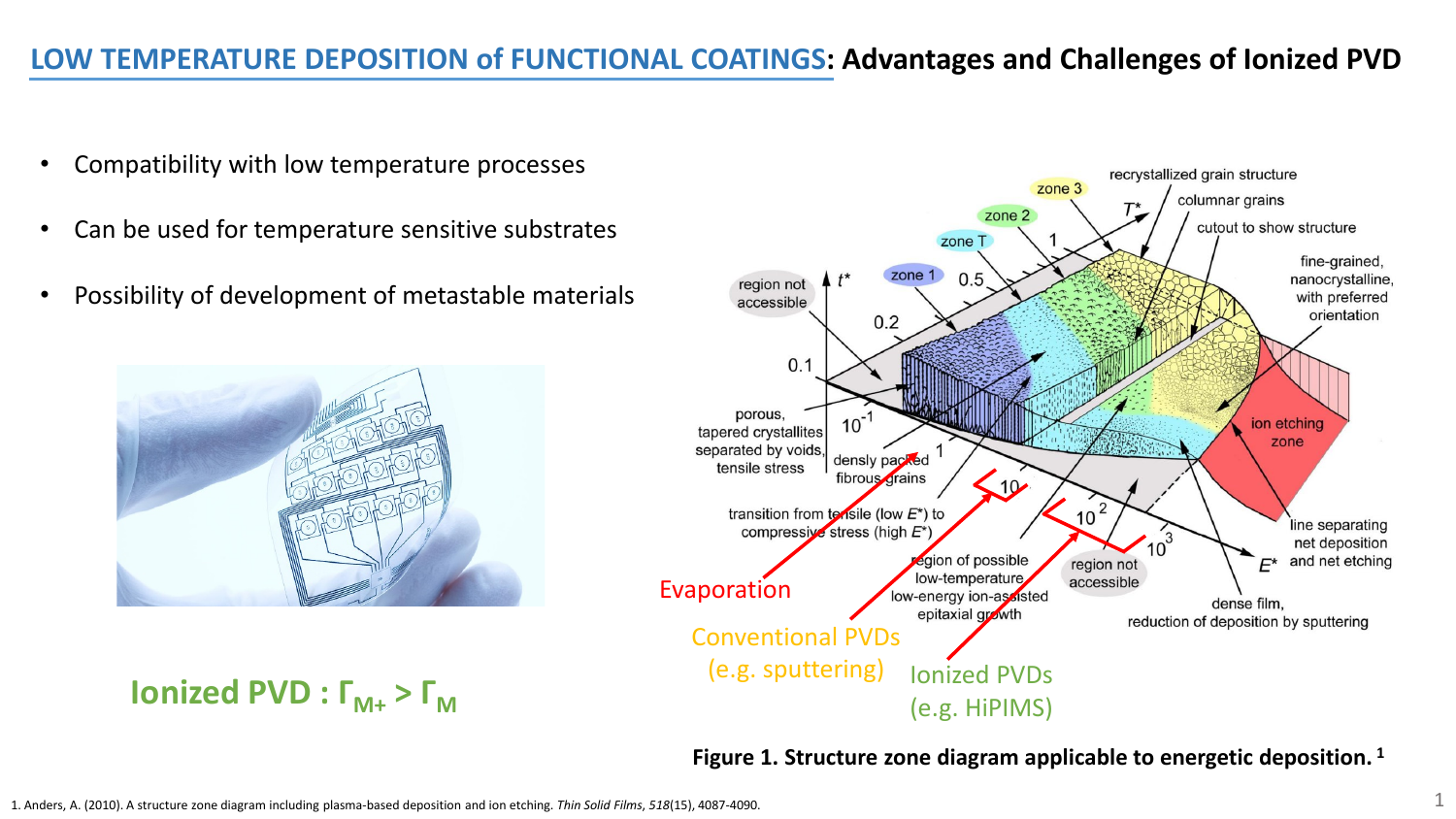#### **Low Temperature Deposition of Functional Coatings: Advantages and Challenges of IONIZED PVD**



2. Greczynski, G., Jensen, J., & Hultman, L. (2011). *Thin Solid Films*, *519*(19), 6354-6361.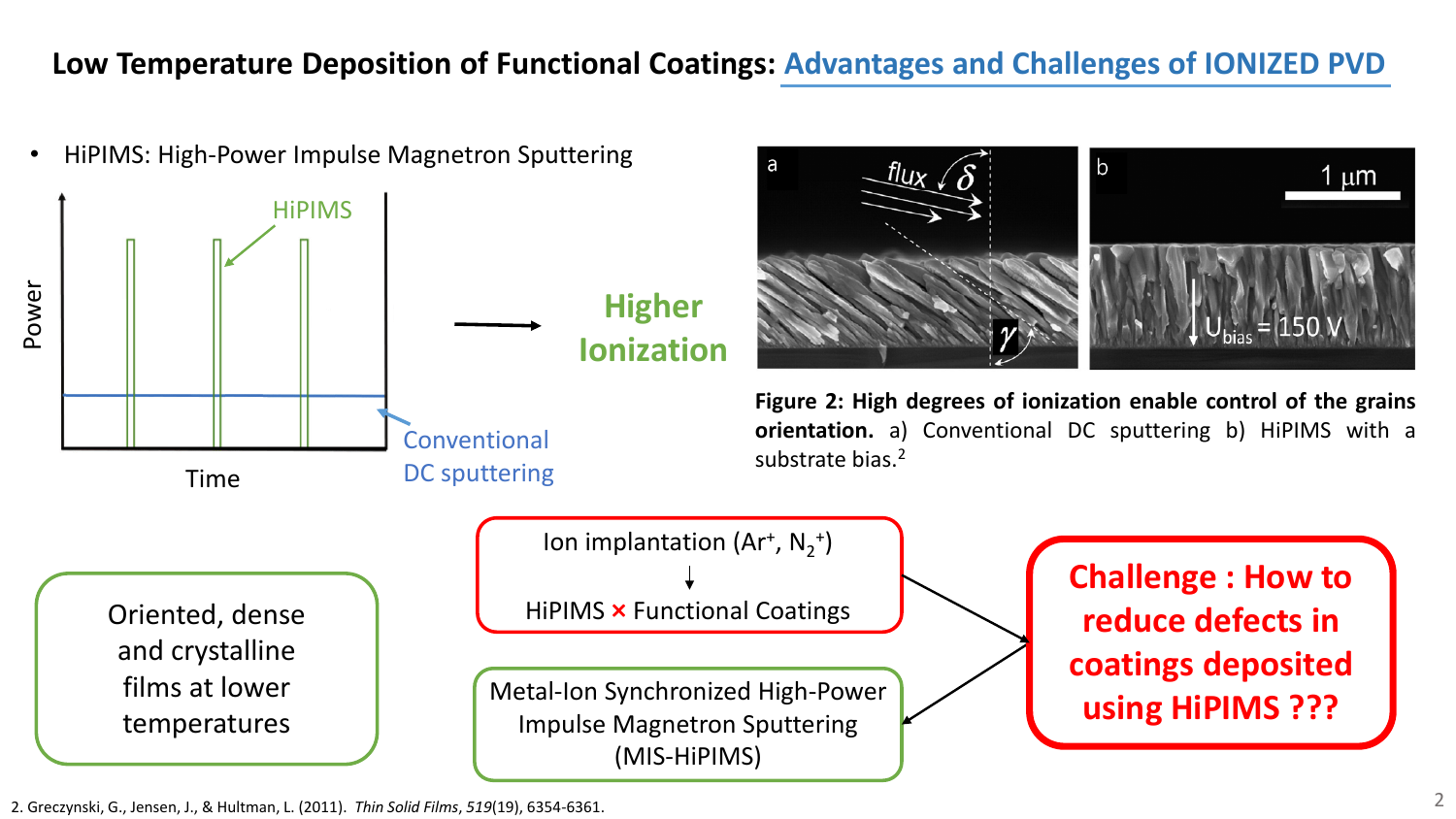### **Reducing Defects in the Film using Metal Ion Synchronized - HiPIMS**



Used previously for **HARD COATINGS.**

Because of different masses ions arrive at the substrate at different times of each pulse.

Substrate bias pulse can be tailored accordingly to attract metal ions.

#### **Figure 3: Al-HiPIMS/Ti-DCMS of TiAlN.** 3

3. Greczynski, et.al. (2012). *Journal of Vacuum Science & Technology A: Vacuum, Surfaces, and Films*, *30*(6), 061504. 3